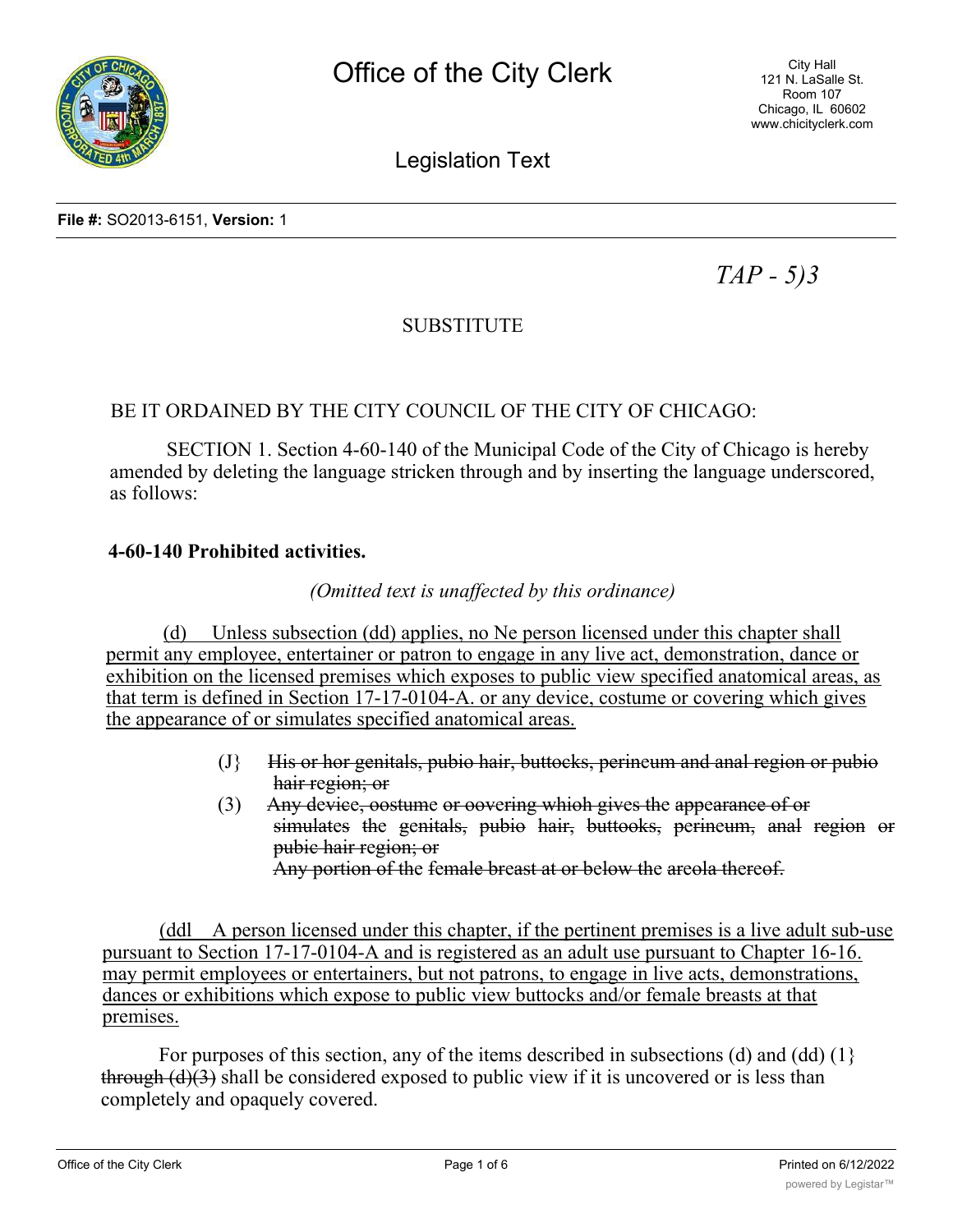*(Omitted text is unaffected by this ordinance)*

SECTION 2. Section 16-16-030 of the Municipal Code of the City of Chicago is hereby amended by inserting the language underscored and deleting the language stricken through, as follows:

#### **16-16-030 Definitions.**

**The terms "Adult bookstore." "Adult motion picture theater." "Adult mini motion picture theater." "Adult entertainment cabaret" "Specified anatomical areas." and "Specified sexual activities" shall be defined as set forth in Section 17-17-0104-A of the code.**

**"Adult bookstore" means on establishment having as a substantial or signifioant portion of its sales or stock in trade, books, magazines, films for sale or viewing on premises by use of motion picture devices or any other coin operated means, and other periodicals whioh are distinguished or characterized by their emphasis on matter depicting, describing or relating to "speoified sexual activities", or "specified anatomical areas", or an establishment with a segme nt or seotion devoted to the sale or display of suoh material, or an establishment that holds itself out to the public as a purveyor of suoh materials based upon its signage, advertising, displays, actual sales, presence of video preview or coin operated booths, the exclusion of minors from the establishment's premises, or any other faotors showing that the establishment's primary purpos e is to purvey suoh material.**

**"Adult motion pioture theater" means an enolosed building with a oapaoity of 50 or mor e persons used regularly and routinely for presenting material having as a dominant theme mate rial distinguished or oharaoterized by an emphasis on matter depioting, describing or relating to "speoified sexual activities" or "speoified anatomical areas", for observation by patrons the rein.**

**"Adult mini motion pioture theater" means an enolosed building with a oapaoity for less than 50 persons used for presenting material distinguished or oharaoterized by an emphasis on matter depioting, describing or relating to "speoified sexual activities" or "speoified anatomical areas", for observation by patrons therein.**

**"Adult entertainment cabaret" means a publio or private establishment which : (I) featur es topless dancers, strippers, male or female impersonators; (ii) not infrequently, features ente rtainers who display "speoified anatomical areas;" or (iii) features entertainers who by reason of their appearance or conduot perform in a manner whioh is designed primarily to appeal to th e prurient interest of the patron or entertainers who engage in, or engage in oxplioit simulation of, "speoified sexual activities".**

**"Speoified sexual activities" means and is defined as:**

- **Human genitals in a stat e of sexual stimulation or arousal;**
- **" Aots of human masturbation, sexual intercours e or sodomy;**
	- **Fondling or other erotic touching of human genitals, pubio region, buttock**

**or female breast.**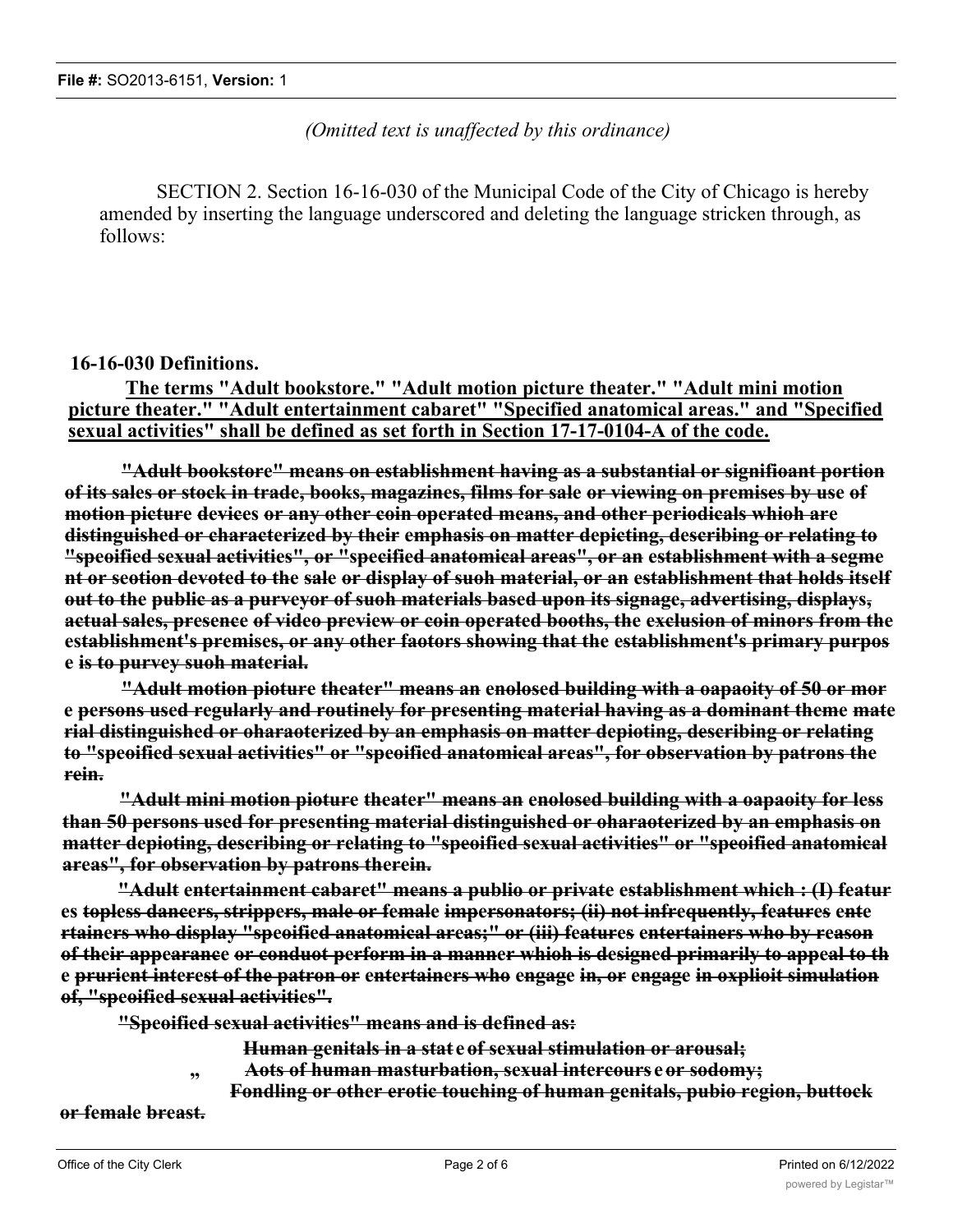**"Speoified anatomioal areas" means and is defined as:**

**h Less than oompletely and opaquely covered: (a) human genitals, pubio region, (b) buttock and (o) female breast below a point immediately above the top of the areola: Ullvl**

**2r. Human male genitals in a disoernably turgid state, oven if completely and opaquely covered.**

**SECTION 3. Section 16-16-110 of the Municipal Code of the City of Chicago is hereby amended by deleting the language stricken through and by inserting the language underscored, as follows:**

### 16 **16-110 Consumption of alcoholic liquor prohibited.**

The consumption of alcoholic liquor on the premises of any adult use where nude dancing is permitted is strictly prohibited. No owner, operator, or employee or agent thereof, of a live adult sub-use that permits the consumption of alcoholic liquor on its premises shall allow exposure of specified anatomical areas or devices, costumes or coverings in a manner inconsistent with Section 4-60-140(d) and (dd). For purposes of this section, the terms "specified anatomical areas" and "live adult sub-use" shall be defined as provided in Section 17 17-0104-A.

SECTION 4. Section 17-15-0300 of the Municipal Code of the City of Chicago is hereby amended by deleting the language stricken through and by inserting the language underscored, as follows:

### **17-15-0300 Nonconforming uses.**

17-15-0301 Definition. A nonconforming use is a land use that was lawfully established in accordance with zoning regulations in effect at the time of its establishment but that is no longer allowed by the use regulations of the zoning district in which it is now located.

17-15-0302 Change of Use.

17-15-0302-A A nonconforming use may be changed to any other use allowed by the subject zoning classification.

17-15-0302-B TThe The Zoning Administrator is authorized to approve an administrative adjustment allowing a nonconforming use to be changed to another use that is classified in the same use category (See description of "Use Groups and Categories", Sec. 17 -17-0100) or to another functionally similar use, provided that the Zoning Administrator determines that the substituted use will create no greater adverse impacts on the surrounding area than the previous use. In making such a determination, the Zoning Administrator must consider all of the following factors: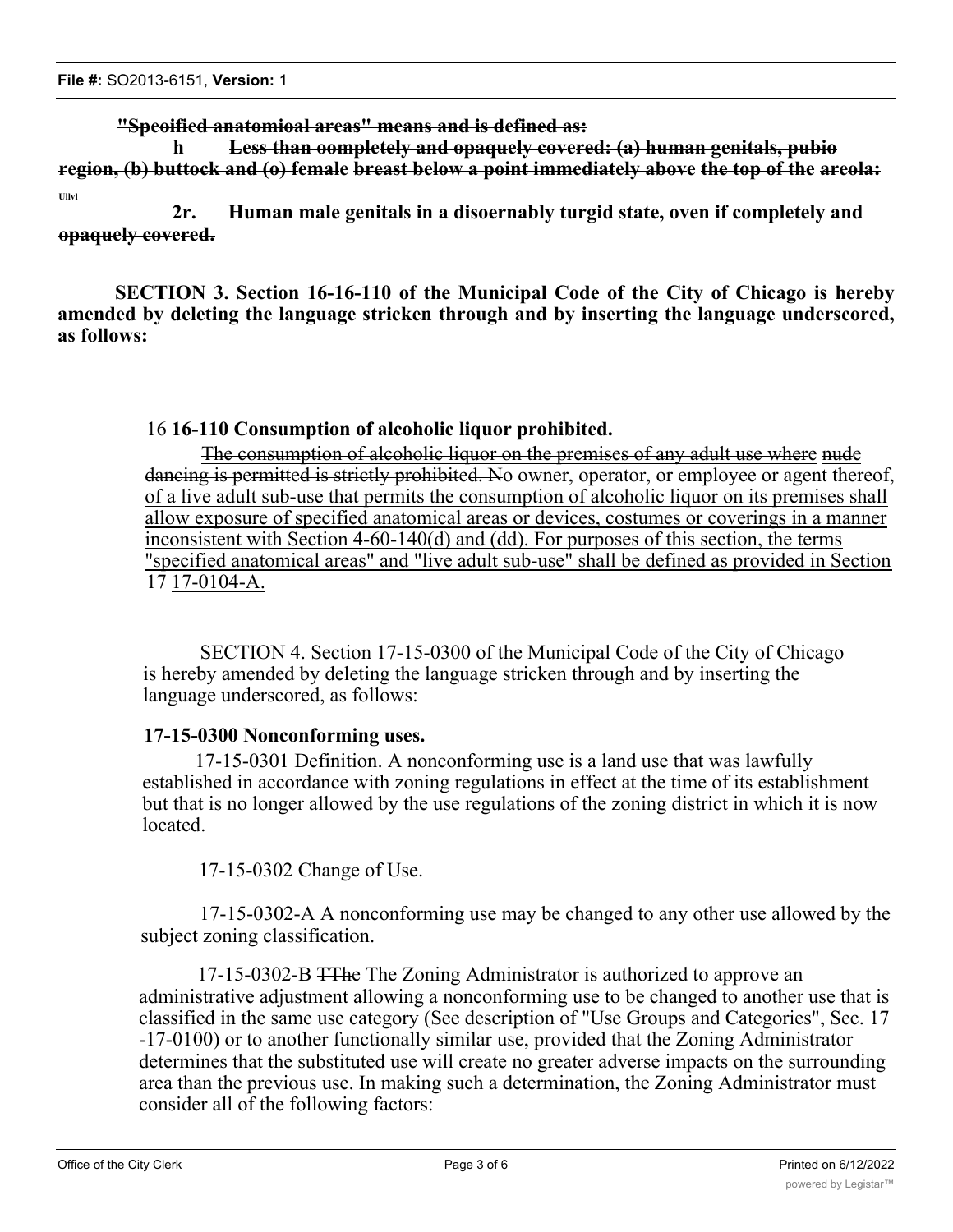# **1. 2. 3.**

## **4.**

hours of operation, vehicular traffic;

the number of employees and other people expected to be attracted to the use; and other factors likely to affect the neighborhood in which it is located.

> 17-15-0302-C The Alderman of the ward in which such nonconforming use is located must be notified at the time of filing of a use substitution application with the Zoning Administrator.

> 17-15-0302-D A nonconforming use of open land may not be changed to any other nonconforming use of open land.

17-15-0302-E A nonconforming non-live adult sub-use may not be changed, either in

whole or in part, to a nonconforming live adult sub-use.

SECTION 5. Section 17-17-0100 of the Municipal Code of the City of Chicago is hereby amended by deleting the language stricken through and by inserting the language underscored, as follows:

### **17-17-0100 Use group and category descriptions.**

*(Omitted text is unaffected by this ordinance)*

17-17-0104 Commercial Use Group. The commercial use group includes uses that provide a business service or involve the selling, leasing or renting of merchandise to the general public. The commercial use group includes the following Use Categories:

17-17-0104-A Adult Use. The term "adult use" means 0). adult book stores, {ii} adult motion picture theaters, (iii) adult mini motion picture theaters, {iy} adult entertainment cabarets, or similar establishments. Each type of use set forth in (i) through (iv) of the preceding sentence existing on, or established after, the effective date of this amendatory ordinance of 2013 shall be termed an "adult sub -use." Use type (iv) shall be termed a "live adult sub-use." If an establishment engages in more than one adult sub-use, the applicable adult sub-use for that establishment will be the adult sub-use that comprises the establishment's primary adult use activity. For adult uses in existence on the effective date of this amendatory ordinance of 2014, the primary adult use activity will be determined as of that effective date.

1. An adult book store is an establishment having as a substantial or significant portion of its sales or stock in trade, books, magazines, films for sale or viewing on premises by use of motion picture devices or any other coin-operated means, and other periodicals which are distinguished or characterized by their emphasis on matter depicting, describing or relating to "specified sexual activities", or "specified anatomical areas" or an establishment with a segment or section devoted to the